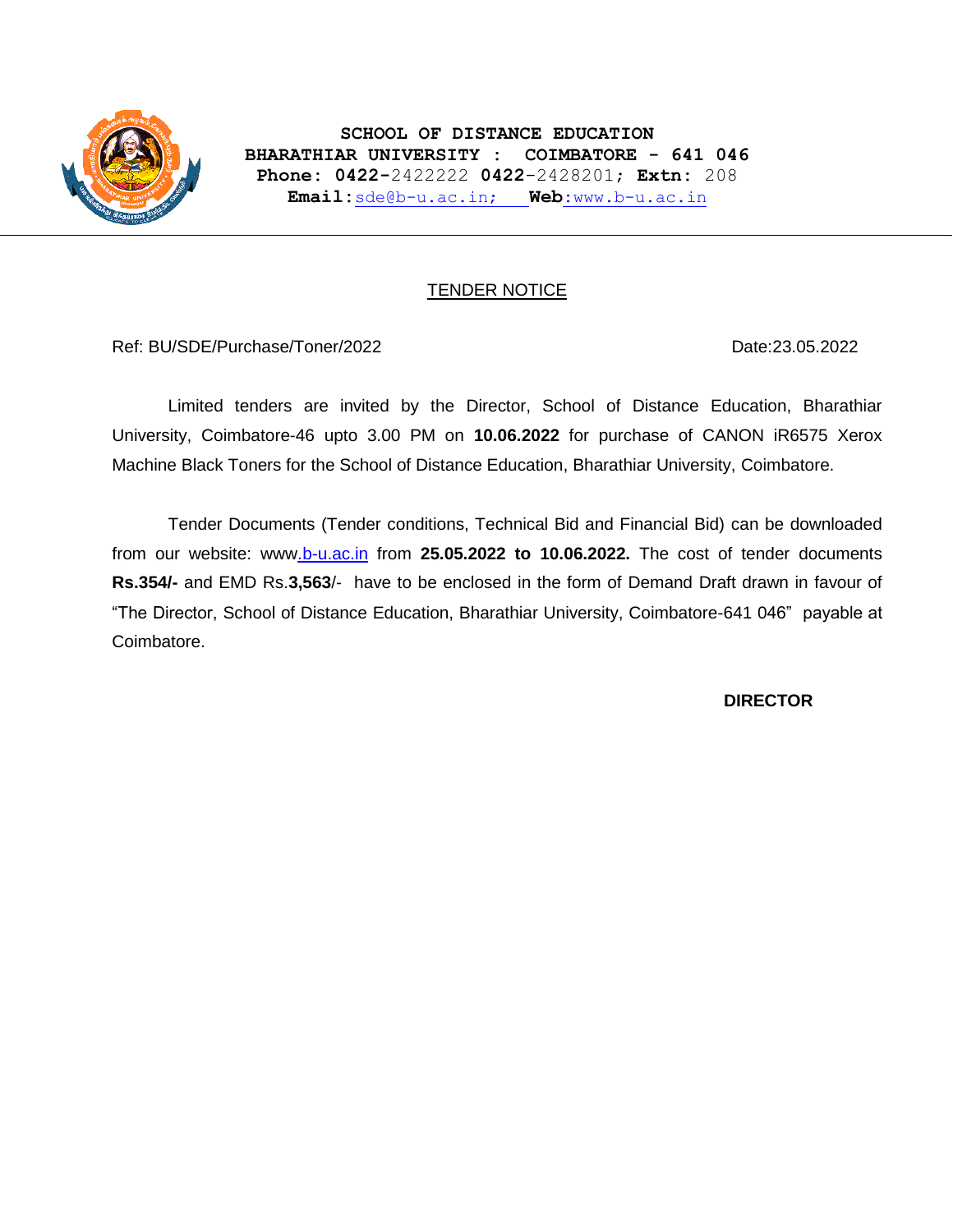#### **SCHOOL OF DISTANCE EDUCATION**

#### **BHARATHIAR UNIVERSITY : COIMBATORE**

#### **TENDER CONDITIONS AND INSTRUCTIONS FOR PURCHASE OF TONER**

- 1. Limited Tenders consist of Tender conditions Technical Bid and Financial Bid will be received by the Director, upto 3.00 p.m. on **10.06.2022** for the Purchase of CANON iR6575 Xerox Machine Black toner in the School of Distance Education, Bharathiar University Coimbatore as given in the schedule.
- 2. Technical Bid and Financial Bid shall be submitted in separate sealed covers each superscribed as "Technical Bid for Tender for Purchase of CANON iR6575 Xerox Machine Black toner and Financial Bid for Tender for Purchase of CANON iR6575 Xerox Machine Black toner" **The bidder shall submit technical bid and financial bid as per tender schedule in separate sealed covers and both covers shall be enclosed in a single sealed cover along with signed copy of the Tender conditions** superscribed as "Tender for Purchase of toner" to the School of Distance Education due on **10.06.2022** by 3.00 p.m.
- 3. The tender Technical Bid and Financial Bid will be opened by the Director in the Director Chamber on the same day on **10.06.2022** at 4.00 p.m. in the presence of tenderers who are present.
- 4. Each tender shall be accompanied with an total amount of Rs.4,625/- for EMD amount in the form of Demand Draft drawn in Nationalized Bank in favour of the Director, Bharathiar University, payable at Coimbatore. Tenders without EMD shall be summarily rejected. EMD will not carrying interest.
- 5. Tenders cost of Rs.354/- in the form of Demand Draft drawn on Nationalized Bank in favour of the Director, Bharathiar University, payable at Coimbatore. Tenders without Tender Cost shall be summarily rejected. EMD wil not carried interest.
- 6. Tenders received late will be returned to the Tenderer unopened.
- 1. All criteria of the Financial Bid should be complied, if found incomplete the bid will be summarily rejected.
- 8. The tenderer should quote his rate in figures and words in the prescribed tender schedule only. Corrections or overwriting if any shall be attested with the full signature of the Tenderer.
- 9. The Tenderer should sign on each page of the tender document.
- 10. The price quoted shall be inclusive of GST or any other charges.
- 11. Tender documents are not transferable.
- 12. The tender shall be submitted only in this official form and the tenderers should sign on each page of the all tender documents and enclosed without any omission.
- 13. The tender shall be valid for a period of 90 days from the date of opening. Tenderer should not withdraw his tender after the tenders are opened. In case the tender is withdrawn after it is opened, the EMD will be forfeited.
- 14. The tender conditions, the technical bid and financial bid shall be submitted by the tenderer only in the letter head of the tenderer / concern / firm.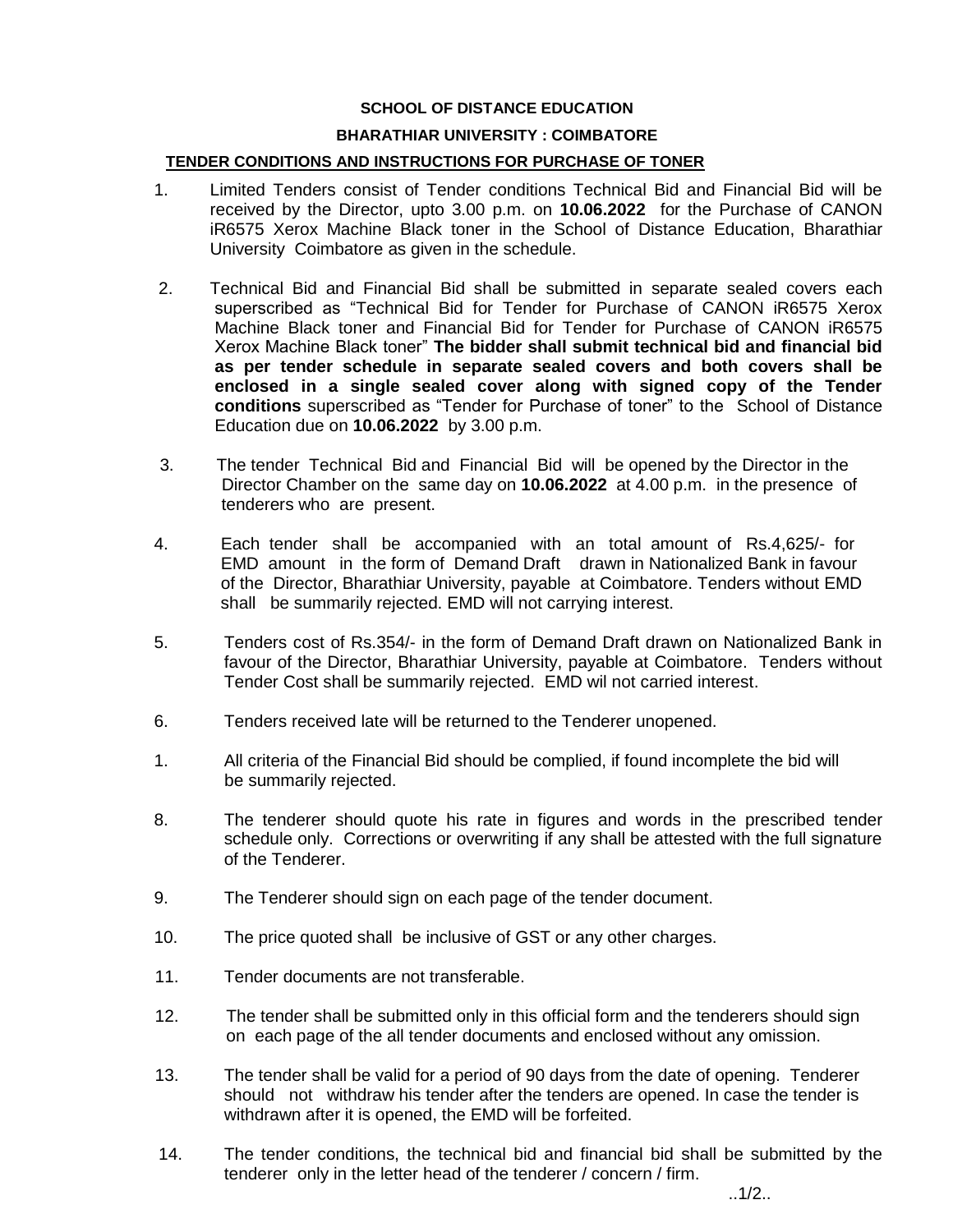- 15. The EMD of the unsuccessful Tenderer will be refunded based on the request of the Tenderer after the tenders are disposed of by the competent authority.
- 16. Successful Tenderer shall remit a security deposit of 5% based on the accepted value (including EMD already remitted) and execute an agreement on stamp paper to the value of Rs.100.00 Failure to execute the agreement within the stipulated time will entail in forfeiture of EMD. Security Deposit will be refunded after the audit.
- 17. The material should be supplied within the stipulated period mentioned in the supply order. If the supply is not made within the period the supply order will be cancelled and the EMD will be forfeited.
- 18. Any dispute arising out of this contract shall be settled only at the court having jurisdiction of Coimbatore.
- 19. The authority competent reserves the right to reject or accept any tender without assigning any reasons thereof.
- 20. Regarding the acceptance of supply with reference to the specification and quality of material supplied, the decision of University shall be final.
- 21. The University's general rules for the supply of the materials and works will apply on this purchase also.
- 22. The tender is submitted subject to and agreeing to the above conditions.
- 23. The rate quoted will be inclusive of GST and inclusive of all expenses up to delivery of items.

SIGNATURE OF THE TENDERER Mobile No:

Details of Tender Cost (to be fill in by the Tenderer)

DD/No.

Date:

Bank:

Rs.

Details of EMD Amount (to be fill in by the Tenderer)

DD/No.

Date:

Bank:

Rs.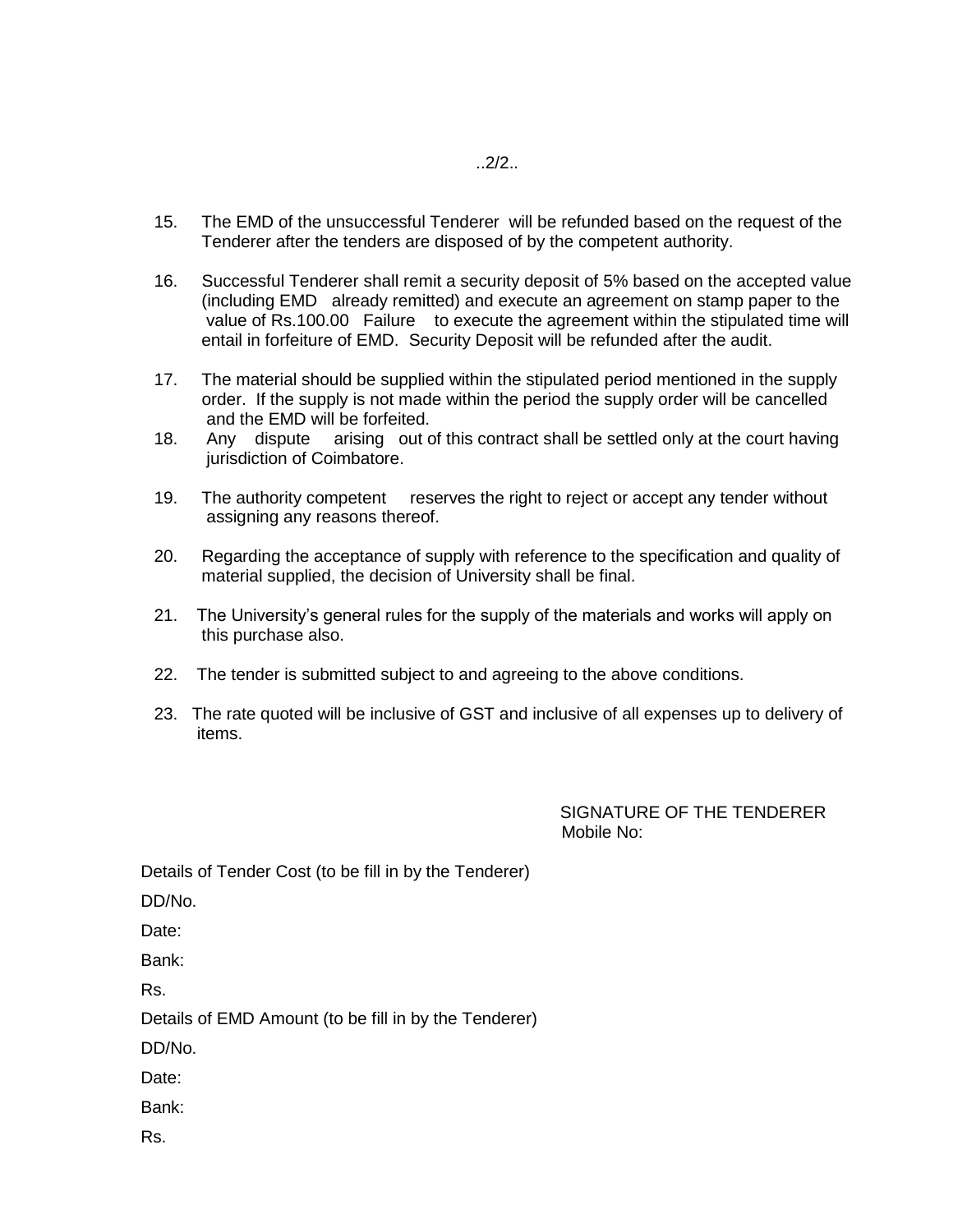**Note**: Submitted only in the letter head of the tenderer/concern/firm. Please do not quote rates in Technical Bid

## **TECHNICAL BID**

# **THE SPECIFICATION OF THE ITEM for toner**

| <b>Specification</b>                          | Complied – Yes / No (if No, specify) |  |
|-----------------------------------------------|--------------------------------------|--|
| <b>CANON iR6575 Xerox Machine Black Toner</b> |                                      |  |

SIGNATURE WITH SEAL OF THE TENDERER Mobile No.